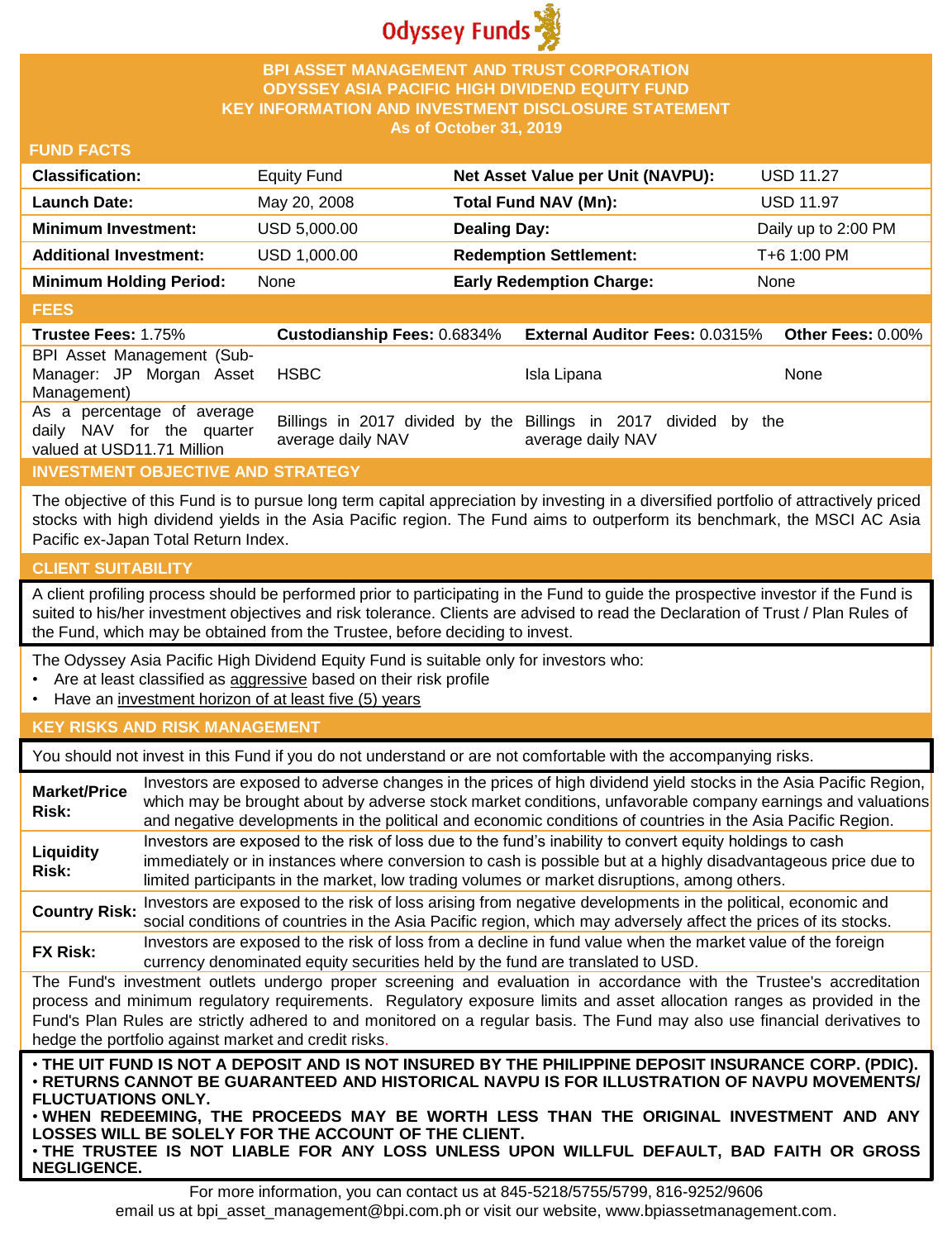## **FUND PERFORMANCE AND STATISTICS AS OF OCTOBER 31, 2019**

(Purely for reference purposes and is not a guarantee of future results)

### **NAVPU GRAPH**



Benchmark\* : MSCI AC Asia Pacific ex-Japan Total Return Index

| <b>CUMULATIVE PERFORMANCE (%) 1</b>    |            |          |         |       |         |       |
|----------------------------------------|------------|----------|---------|-------|---------|-------|
|                                        | 1 mo       | 3 mos    | 6 mos   | 1YR   | 3YRS    | S.I   |
| Fund                                   | 3.02       | $-2.17$  | $-4.09$ | 8.05  | 14.18   | 12.70 |
| <b>Benchmark</b>                       | 4.04       | 1.26     | $-1.12$ | 13.89 | 27.99   | 45.93 |
| <b>ANNUALIZED PERFORMANCE (%) 1</b>    |            |          |         |       |         |       |
|                                        | 1YR        | 2YRS     | 3YRS    | 4YRS  | 5YRS    | S.I   |
| Fund                                   | 8.05       | $-0.18$  | 4.52    | 4.31  | 1.44    | 1.05  |
| <b>Benchmark</b>                       | 13.89      | 0.25     | 8.57    | 8.40  | 4.33    | 3.35  |
| <b>CALENDAR YEAR PERFORMANCE (%) 1</b> |            |          |         |       |         |       |
|                                        | <b>YTD</b> | 2018     | 2017    | 2016  | 2015    | 2014  |
| Fund                                   | 7.33       | $-9.01$  | 20.33   | 3.45  | $-9.91$ | 7.08  |
| <b>Benchmark</b>                       | 12.57      | $-14.23$ | 37.63   | 6.18  | $-9.47$ | 3.71  |

#### **PORTFOLIO COMPOSITION**

| <b>Allocation</b>                      | % of Fund     |
|----------------------------------------|---------------|
| <b>Equities</b>                        | 94.44         |
| Cash                                   | 4.23          |
| Time deposits and money market         |               |
| Other receivables - net of liabilities | 1.33          |
| <b>Top Five Sector Holdings</b>        | % of Equities |
| Financials                             | 30.85         |
| Information Technology                 | 15.92         |
| <b>Real Estate</b>                     | 14.45         |
| Utilities                              | 7.99          |
| Industrials                            | 7.45          |
| <b>Top Five Country Weightings</b>     | % of Equities |
| China                                  | 27.51         |
| Australia                              | 16.47         |
| Hong Kong                              | 13.99         |
| Taiwan                                 | 11.57         |
| Korea                                  | 10.58         |

| <b>NAVPU over the past 12 months</b>     |         |
|------------------------------------------|---------|
| Highest                                  | 11.88   |
| Lowest                                   | 10.35   |
| <b>STATISTICS</b>                        |         |
| Portfolio Beta                           | 0.98    |
| Volatility, Past 1 Year (%) <sup>2</sup> | 11.94   |
| Sharpe Ratio <sup>3</sup>                | 0.49    |
| Information Ratio <sup>4</sup>           | $-1.34$ |
| <b>Current Number of Holdings</b>        | 64      |

## <sup>1</sup>Returns are net of fees.

<sup>2</sup>Measures the degree to which the Fund fluctuates vis-à-vis its average return over a period of time.

<sup>3</sup>Used to characterize how well the return of a Fund compensates the investor for the level of risk taken. The higher the number, the better.

<sup>4</sup>Measures reward-to-risk efficiency of the portfolio relative to the benchmark. The higher the number, the higher the reward per unit of risk.

<sup>5</sup>Since inception.

6 Includes accrued income, investment securities purchased, accrued expenses, etc.

\*Declaration of Trust is available upon request through branch of account.

## **TOP TEN HOLDINGS**

| <b>Name</b>                                        | % of Equities |
|----------------------------------------------------|---------------|
| Taiwan Semiconductor<br>Manufacturing Co., Ltd.    | 7.56          |
| Samsung Electronics Co., Ltd.                      | 4.90          |
| <b>CLP Holdings Limited</b>                        | 4.78          |
| Ping An Insurance (Group)<br>Company of China, Ltd | 3.90          |
| <b>China Construction Bank</b><br>Corporation      | 3.44          |
| Australia and New Zealand Banking<br>Group Limited | 3.10          |
| Sands China Ltd.                                   | 2.68          |
| China Life Insurance Co. Ltd.                      | 2.67          |
| China Mobile Limited                               | 2.56          |
| Bangkok Bank Public Company<br>Limited             | 2.56          |

# **RELATED PARTY TRANSACTIONS\***

The Fund has no transactions and outstanding investments with entities related to BPI Asset Management and Trust Corporation (BPI AMTC).

\* Related party in accordance with BPI AMTC's internal policy.